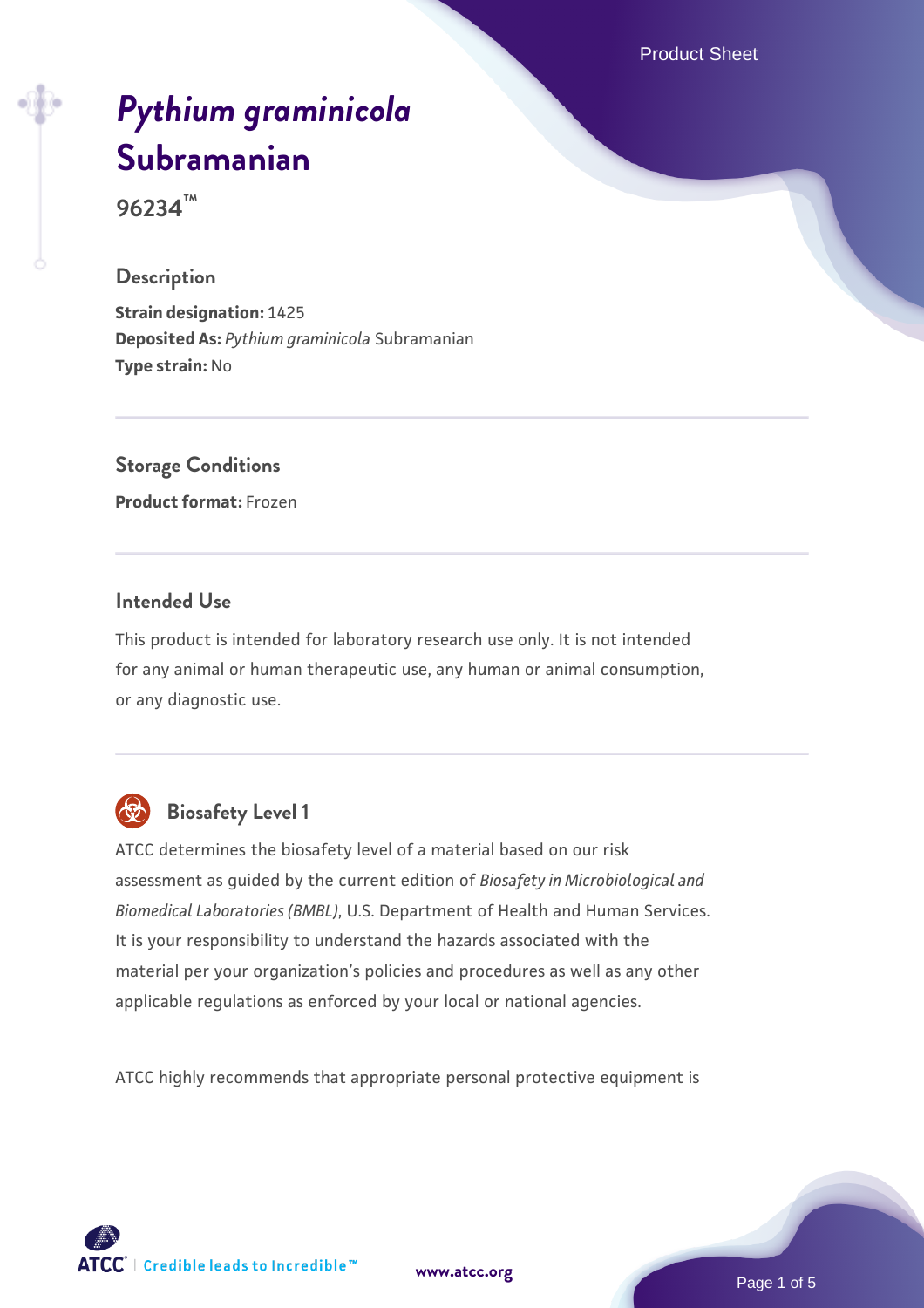#### **[Pythium graminicola](https://www.atcc.org/products/96234) [Subramanian](https://www.atcc.org/products/96234)** Product Sheet **96234**

always used when handling vials. For cultures that require storage in liquid nitrogen, it is important to note that some vials may leak when submersed in liquid nitrogen and will slowly fill with liquid nitrogen. Upon thawing, the conversion of the liquid nitrogen back to its gas phase may result in the vial exploding or blowing off its cap with dangerous force creating flying debris. Unless necessary, ATCC recommends that these cultures be stored in the vapor phase of liquid nitrogen rather than submersed in liquid nitrogen.

### **Certificate of Analysis**

For batch-specific test results, refer to the applicable certificate of analysis that can be found at www.atcc.org.

# **Growth Conditions**

**Medium:**  [ATCC Medium 307: Cornmeal agar](https://www.atcc.org/-/media/product-assets/documents/microbial-media-formulations/3/0/7/atcc-medium-307.pdf?rev=5cd8aaa5fcde44f5873396cc2a06f590) **Temperature:** 25°C

### **Material Citation**

If use of this material results in a scientific publication, please cite the material in the following manner: *Pythium graminicola* Subramanian (ATCC 96234)

### **References**

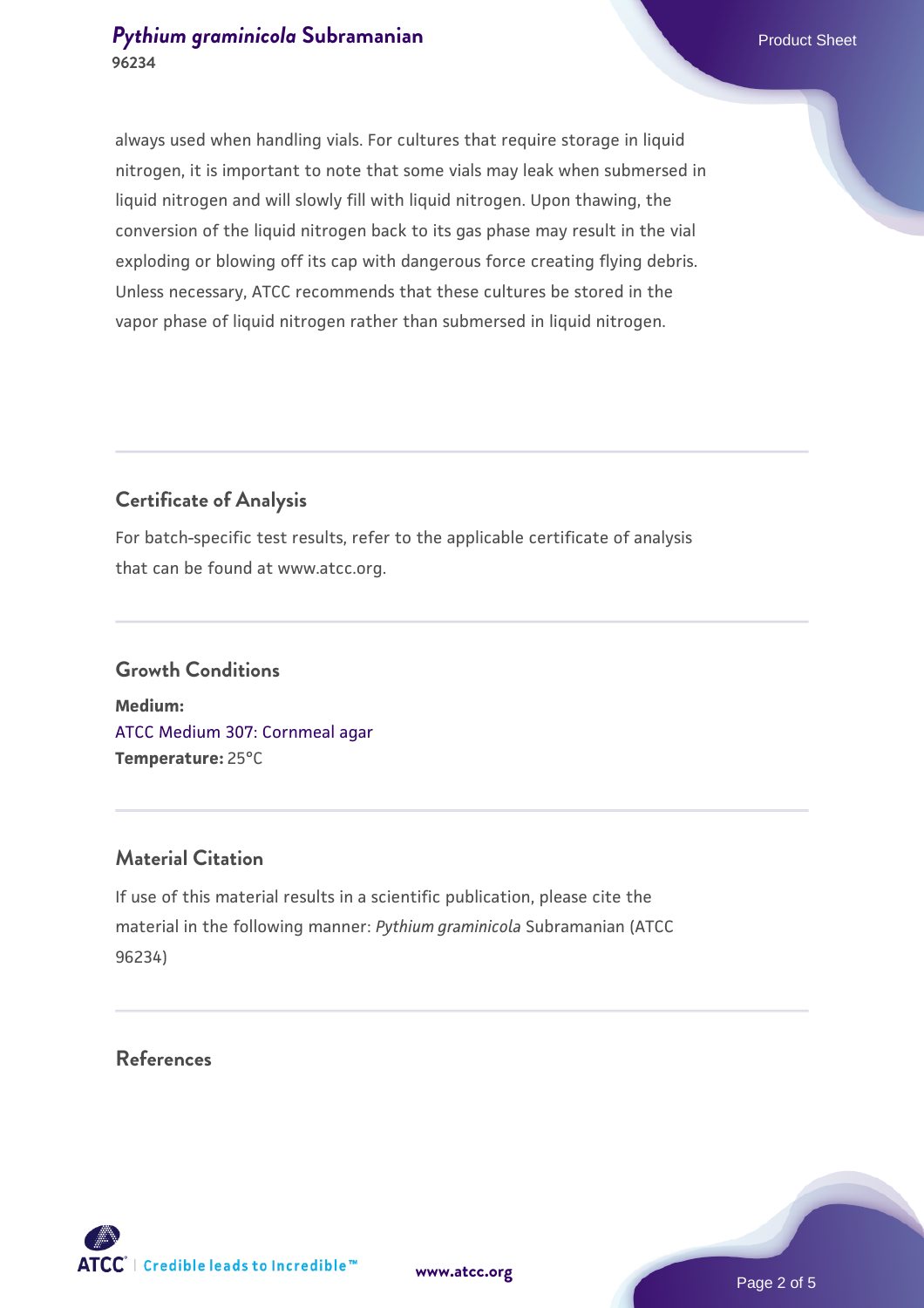#### **[Pythium graminicola](https://www.atcc.org/products/96234) [Subramanian](https://www.atcc.org/products/96234)** Product Sheet **96234**

References and other information relating to this material are available at www.atcc.org.

#### **Warranty**

The product is provided 'AS IS' and the viability of ATCC® products is warranted for 30 days from the date of shipment, provided that the customer has stored and handled the product according to the information included on the product information sheet, website, and Certificate of Analysis. For living cultures, ATCC lists the media formulation and reagents that have been found to be effective for the product. While other unspecified media and reagents may also produce satisfactory results, a change in the ATCC and/or depositor-recommended protocols may affect the recovery, growth, and/or function of the product. If an alternative medium formulation or reagent is used, the ATCC warranty for viability is no longer valid. Except as expressly set forth herein, no other warranties of any kind are provided, express or implied, including, but not limited to, any implied warranties of merchantability, fitness for a particular purpose, manufacture according to cGMP standards, typicality, safety, accuracy, and/or noninfringement.

#### **Disclaimers**

This product is intended for laboratory research use only. It is not intended for any animal or human therapeutic use, any human or animal consumption, or any diagnostic use. Any proposed commercial use is prohibited without a license from ATCC.

While ATCC uses reasonable efforts to include accurate and up-to-date information on this product sheet, ATCC makes no warranties or representations as to its accuracy. Citations from scientific literature and patents are provided for informational purposes only. ATCC does not warrant





Page 3 of 5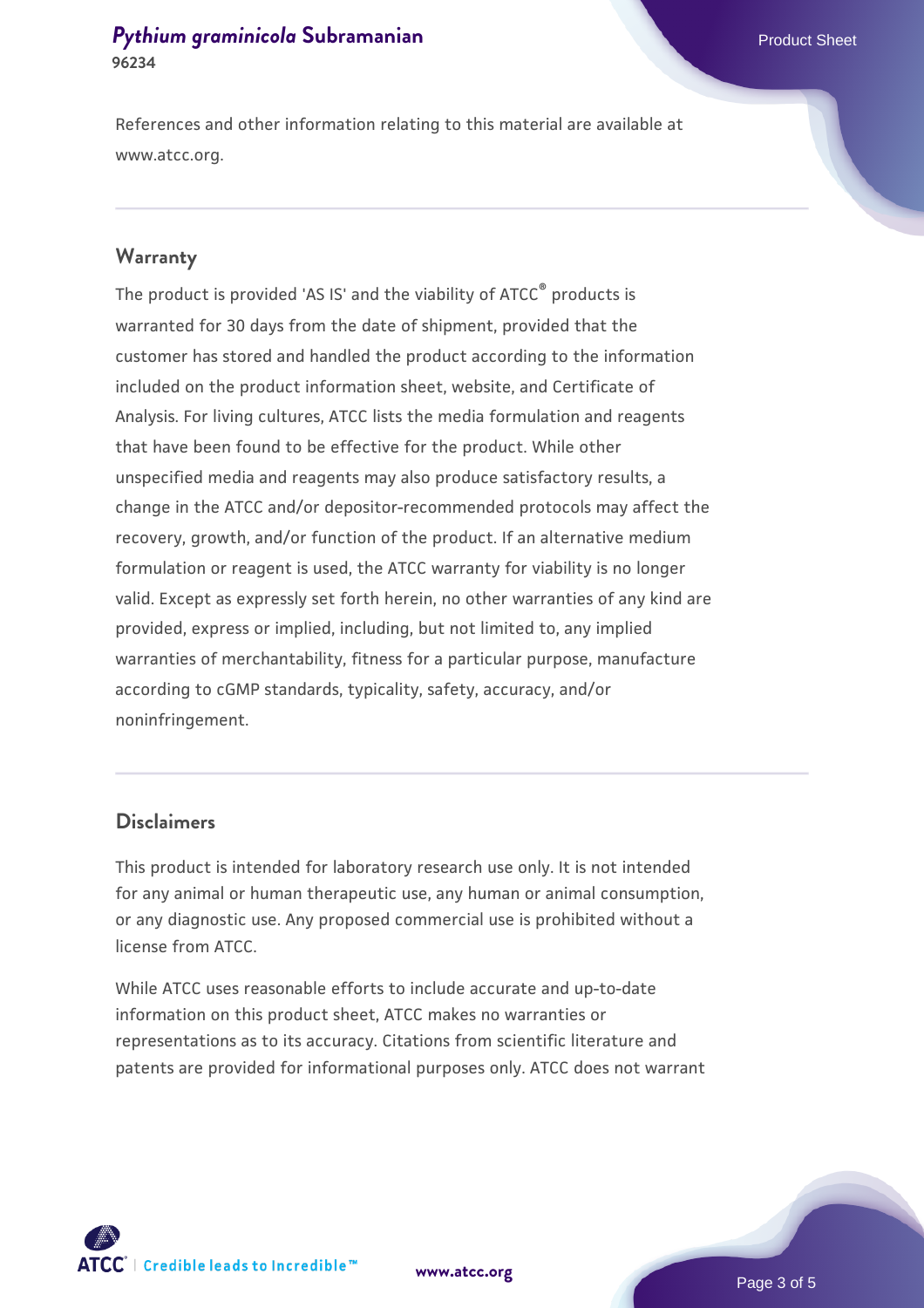that such information has been confirmed to be accurate or complete and the customer bears the sole responsibility of confirming the accuracy and completeness of any such information.

This product is sent on the condition that the customer is responsible for and assumes all risk and responsibility in connection with the receipt, handling, storage, disposal, and use of the ATCC product including without limitation taking all appropriate safety and handling precautions to minimize health or environmental risk. As a condition of receiving the material, the customer agrees that any activity undertaken with the ATCC product and any progeny or modifications will be conducted in compliance with all applicable laws, regulations, and guidelines. This product is provided 'AS IS' with no representations or warranties whatsoever except as expressly set forth herein and in no event shall ATCC, its parents, subsidiaries, directors, officers, agents, employees, assigns, successors, and affiliates be liable for indirect, special, incidental, or consequential damages of any kind in connection with or arising out of the customer's use of the product. While reasonable effort is made to ensure authenticity and reliability of materials on deposit, ATCC is not liable for damages arising from the misidentification or misrepresentation of such materials.

Please see the material transfer agreement (MTA) for further details regarding the use of this product. The MTA is available at www.atcc.org.

### **Copyright and Trademark Information**

© ATCC 2021. All rights reserved. ATCC is a registered trademark of the American Type Culture Collection.

#### **Revision**

This information on this document was last updated on 2021-05-19

#### **Contact Information**